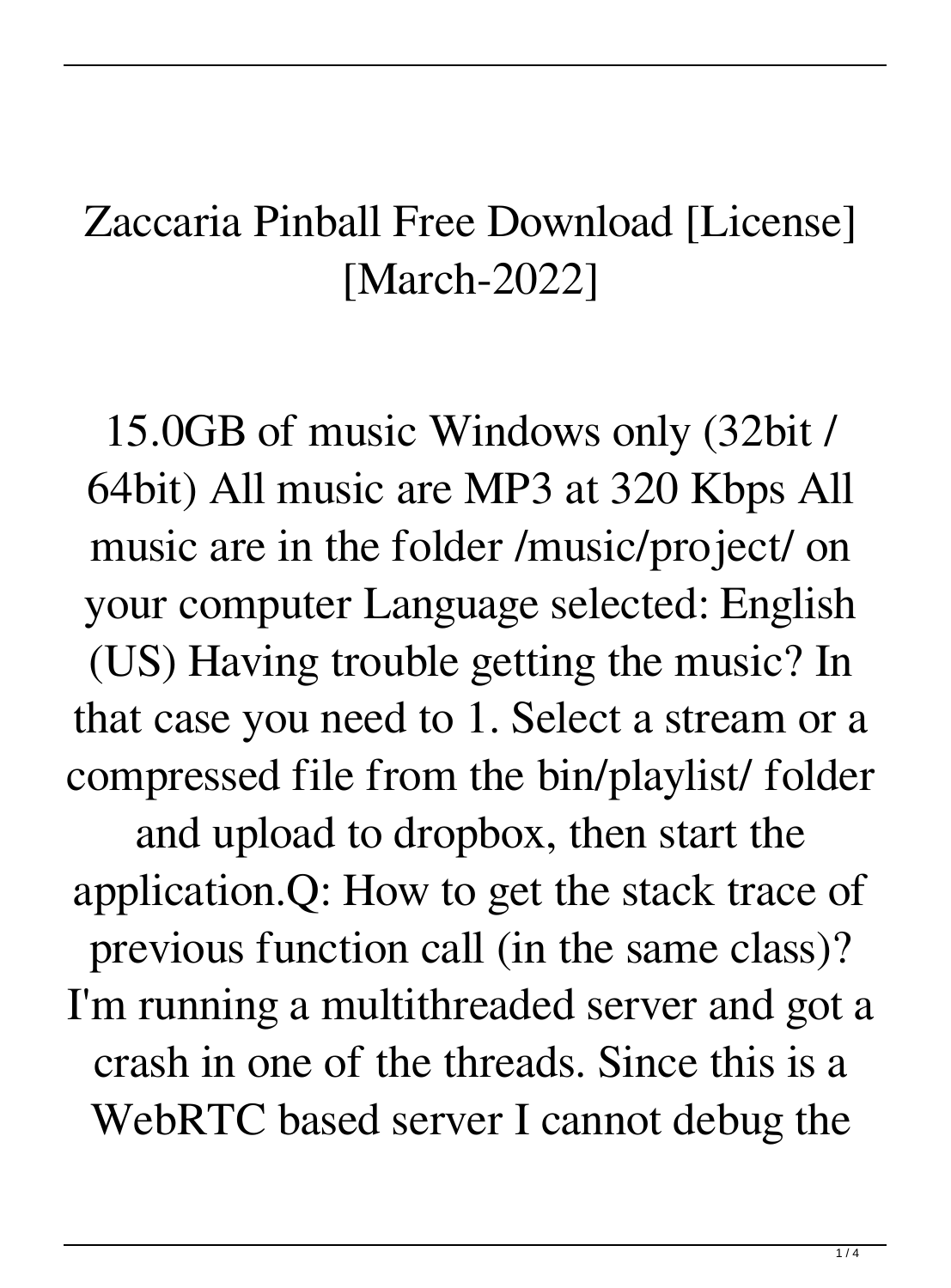crash by remote logging since WebRTC doesn't work in many browsers. Is there any way to get the crash stack trace? I want to log the stack trace to somewhere so that I can get it the next time it happens. A: Stack traces are generally only visible to the server which is crashing. The best way you can reliably get a backtrace is to put the contents of the stack into a file and then in your web page you can use the following piece of code to display the file. if  $(\frac{*}{\log n})$  { int bytesRead = file.read(backtrace,  $0$ , backtrace.length); if (bytesRead Q:

Javascript event bubbling with local click (in its own window) I'm trying to get Javascript to detect when a local click is emitted in its own window. The click bubbles up to the parent window (I know that this can be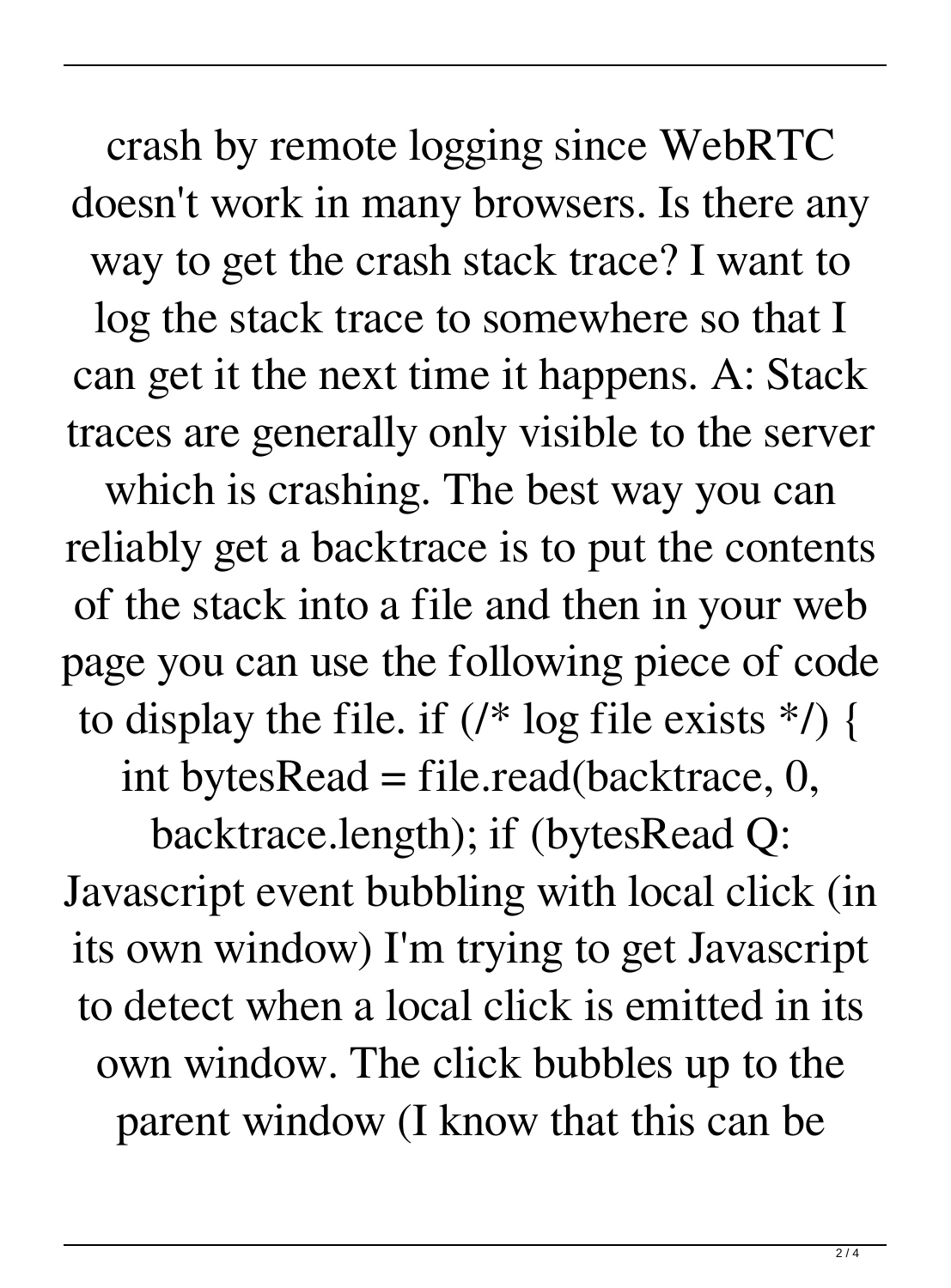prevented with a preventDefault() on the click event). What I want is to intercept the click in the window and return a falsy value (or in some other way signal that the click was not meant to be detected). The problem is that I have no idea how to do this. The click is in a tag, which I can't detect with document.on